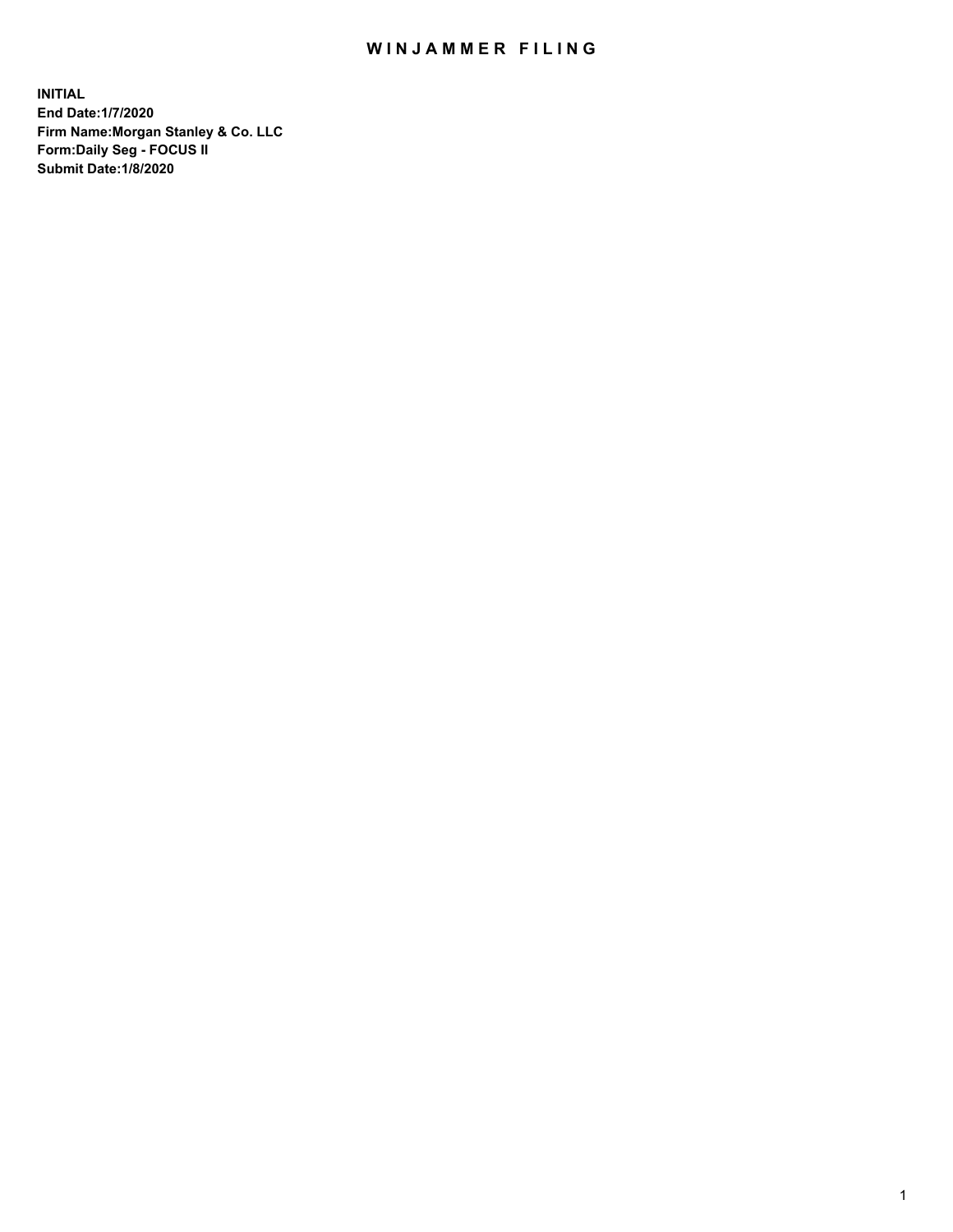**INITIAL End Date:1/7/2020 Firm Name:Morgan Stanley & Co. LLC Form:Daily Seg - FOCUS II Submit Date:1/8/2020 Daily Segregation - Cover Page**

| Name of Company                                                                   | Morgan Stanley & Co. LLC     |
|-----------------------------------------------------------------------------------|------------------------------|
| <b>Contact Name</b>                                                               | <b>Ikram Shah</b>            |
|                                                                                   |                              |
| <b>Contact Phone Number</b>                                                       | 212-276-0963                 |
| <b>Contact Email Address</b>                                                      | Ikram.shah@morganstanley.com |
|                                                                                   |                              |
|                                                                                   |                              |
| FCM's Customer Segregated Funds Residual Interest Target (choose one):            |                              |
| a. Minimum dollar amount: ; or                                                    | 235,000,000                  |
| b. Minimum percentage of customer segregated funds required:%; or                 | <u>0</u>                     |
| c. Dollar amount range between: and; or                                           | <u>00</u>                    |
| d. Percentage range of customer segregated funds required between:% and%.         | 0 Q                          |
| FCM's Customer Secured Amount Funds Residual Interest Target (choose one):        |                              |
| a. Minimum dollar amount: ; or                                                    | 140,000,000                  |
| b. Minimum percentage of customer secured funds required:%; or                    | <u>0</u>                     |
| c. Dollar amount range between: and; or                                           | <u>00</u>                    |
| d. Percentage range of customer secured funds required between:% and%.            | 0 <sup>0</sup>               |
|                                                                                   |                              |
| FCM's Cleared Swaps Customer Collateral Residual Interest Target (choose one):    |                              |
| a. Minimum dollar amount: ; or                                                    | 92,000,000                   |
| b. Minimum percentage of cleared swaps customer collateral required:% ; or        | <u>0</u>                     |
| c. Dollar amount range between: and; or                                           | 00                           |
| d. Percentage range of cleared swaps customer collateral required between:% and%. | 00                           |
|                                                                                   |                              |

Attach supporting documents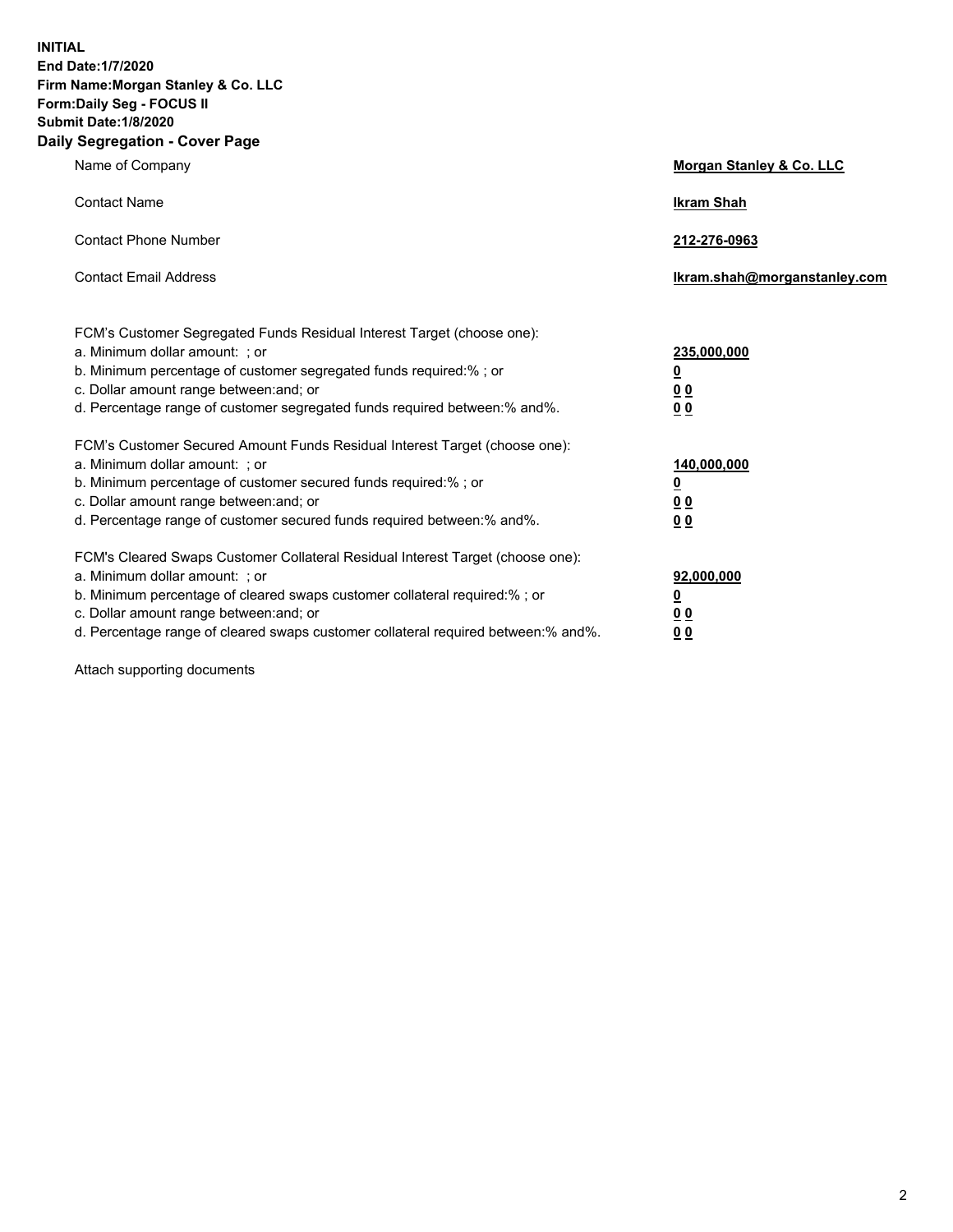## **INITIAL End Date:1/7/2020 Firm Name:Morgan Stanley & Co. LLC Form:Daily Seg - FOCUS II Submit Date:1/8/2020 Daily Segregation - Secured Amounts** Foreign Futures and Foreign Options Secured Amounts Amount required to be set aside pursuant to law, rule or regulation of a foreign government or a rule of a self-regulatory organization authorized thereunder **0** [7305] 1. Net ledger balance - Foreign Futures and Foreign Option Trading - All Customers A. Cash **3,150,097,019** [7315] B. Securities (at market) **2,144,345,832** [7317] 2. Net unrealized profit (loss) in open futures contracts traded on a foreign board of trade **114,292,546** [7325] 3. Exchange traded options a. Market value of open option contracts purchased on a foreign board of trade **2,659,418** [7335] b. Market value of open contracts granted (sold) on a foreign board of trade **-5,932,414** [7337] 4. Net equity (deficit) (add lines 1. 2. and 3.) **5,405,462,401** [7345] 5. Account liquidating to a deficit and account with a debit balances - gross amount **90,429,235** [7351] Less: amount offset by customer owned securities **-89,767,960** [7352] **661,275** [7354] 6. Amount required to be set aside as the secured amount - Net Liquidating Equity Method (add lines 4 and 5) **5,406,123,676** [7355] 7. Greater of amount required to be set aside pursuant to foreign jurisdiction (above) or line 6. **5,406,123,676** [7360] FUNDS DEPOSITED IN SEPARATE REGULATION 30.7 ACCOUNTS 1. Cash in banks A. Banks located in the United States **531,793,434** [7500] B. Other banks qualified under Regulation 30.7 **484,305,993** [7520] **1,016,099,427** [7530] 2. Securities A. In safekeeping with banks located in the United States **234,008,131** [7540] B. In safekeeping with other banks qualified under Regulation 30.7 **0** [7560] **234,008,131** [7570] 3. Equities with registered futures commission merchants A. Cash **8,934,590** [7580] B. Securities **0** [7590] C. Unrealized gain (loss) on open futures contracts **7,522,338** [7600] D. Value of long option contracts **0** [7610] E. Value of short option contracts **0** [7615] **16,456,928** [7620] 4. Amounts held by clearing organizations of foreign boards of trade A. Cash **0** [7640] B. Securities **0** [7650] C. Amount due to (from) clearing organization - daily variation **0** [7660] D. Value of long option contracts **0** [7670] E. Value of short option contracts **0** [7675] **0** [7680] 5. Amounts held by members of foreign boards of trade A. Cash **2,316,141,684** [7700] B. Securities **1,910,337,701** [7710] C. Unrealized gain (loss) on open futures contracts **106,770,208** [7720] D. Value of long option contracts **2,659,418** [7730] E. Value of short option contracts **-5,932,414** [7735] **4,329,976,597** [7740] 6. Amounts with other depositories designated by a foreign board of trade **0** [7760] 7. Segregated funds on hand **0** [7765] 8. Total funds in separate section 30.7 accounts **5,596,541,083** [7770] 9. Excess (deficiency) Set Aside for Secured Amount (subtract line 7 Secured Statement Page 1 from Line 8) **190,417,407** [7380] 10. Management Target Amount for Excess funds in separate section 30.7 accounts **140,000,000** [7780]

11. Excess (deficiency) funds in separate 30.7 accounts over (under) Management Target **50,417,407** [7785]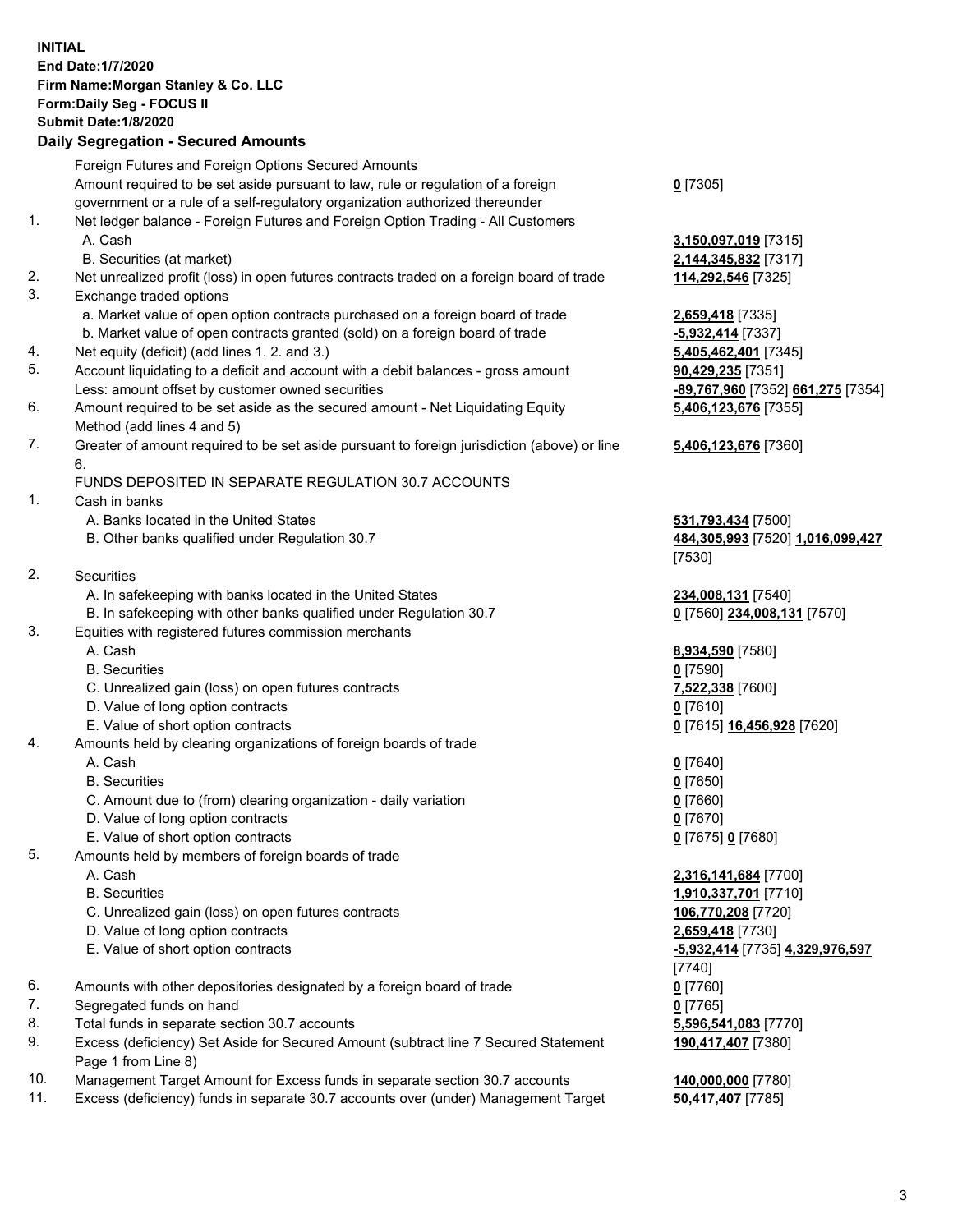|     | <b>INITIAL</b><br>End Date: 1/7/2020<br>Firm Name: Morgan Stanley & Co. LLC<br>Form: Daily Seg - FOCUS II<br><b>Submit Date: 1/8/2020</b><br>Daily Segregation - Segregation Statement |                                              |
|-----|----------------------------------------------------------------------------------------------------------------------------------------------------------------------------------------|----------------------------------------------|
|     |                                                                                                                                                                                        |                                              |
|     | SEGREGATION REQUIREMENTS(Section 4d(2) of the CEAct)                                                                                                                                   |                                              |
| 1.  | Net ledger balance<br>A. Cash                                                                                                                                                          |                                              |
|     | B. Securities (at market)                                                                                                                                                              | 9,493,608,723 [7010]<br>6,040,245,225 [7020] |
| 2.  | Net unrealized profit (loss) in open futures contracts traded on a contract market                                                                                                     | 1,360,474,091 [7030]                         |
| 3.  | Exchange traded options                                                                                                                                                                |                                              |
|     | A. Add market value of open option contracts purchased on a contract market                                                                                                            | 329,786,141 [7032]                           |
|     | B. Deduct market value of open option contracts granted (sold) on a contract market                                                                                                    | -314,432,478 [7033]                          |
| 4.  | Net equity (deficit) (add lines 1, 2 and 3)                                                                                                                                            | 16,909,681,702 [7040]                        |
| 5.  | Accounts liquidating to a deficit and accounts with                                                                                                                                    |                                              |
|     | debit balances - gross amount                                                                                                                                                          | 255,016,046 [7045]                           |
|     | Less: amount offset by customer securities                                                                                                                                             | -253,997,226 [7047] 1,018,820                |
|     |                                                                                                                                                                                        | [7050]                                       |
| 6.  | Amount required to be segregated (add lines 4 and 5)                                                                                                                                   | 16,910,700,522 [7060]                        |
|     | FUNDS IN SEGREGATED ACCOUNTS                                                                                                                                                           |                                              |
| 7.  | Deposited in segregated funds bank accounts                                                                                                                                            |                                              |
|     | A. Cash                                                                                                                                                                                | 4,030,251,321 [7070]                         |
|     | B. Securities representing investments of customers' funds (at market)                                                                                                                 | 0 [7080]                                     |
|     | C. Securities held for particular customers or option customers in lieu of cash (at                                                                                                    | 779,322,896 [7090]                           |
|     | market)                                                                                                                                                                                |                                              |
| 8.  | Margins on deposit with derivatives clearing organizations of contract markets                                                                                                         |                                              |
|     | A. Cash                                                                                                                                                                                | 7,239,530,445 [7100]                         |
|     | B. Securities representing investments of customers' funds (at market)                                                                                                                 | $0$ [7110]                                   |
|     | C. Securities held for particular customers or option customers in lieu of cash (at                                                                                                    | 5,260,922,329 [7120]                         |
|     | market)                                                                                                                                                                                |                                              |
| 9.  | Net settlement from (to) derivatives clearing organizations of contract markets                                                                                                        | -126,925,940 [7130]                          |
| 10. | Exchange traded options                                                                                                                                                                |                                              |
|     | A. Value of open long option contracts                                                                                                                                                 | 329,786,141 [7132]                           |
|     | B. Value of open short option contracts                                                                                                                                                | -314,432,478 [7133]                          |
| 11. | Net equities with other FCMs                                                                                                                                                           |                                              |
|     | A. Net liquidating equity<br>B. Securities representing investments of customers' funds (at market)                                                                                    | 3,429,955 [7140]                             |
|     |                                                                                                                                                                                        | <u>0</u> [7160]                              |
|     | C. Securities held for particular customers or option customers in lieu of cash (at<br>market)                                                                                         | $0$ [7170]                                   |
| 12. | Segregated funds on hand                                                                                                                                                               | $0$ [7150]                                   |
| 13. | Total amount in segregation (add lines 7 through 12)                                                                                                                                   | 17,201,884,669 [7180]                        |
| 14. | Excess (deficiency) funds in segregation (subtract line 6 from line 13)                                                                                                                | 291,184,147 [7190]                           |
| 15. | Management Target Amount for Excess funds in segregation                                                                                                                               | 235,000,000 [7194]                           |
|     |                                                                                                                                                                                        |                                              |

16. Excess (deficiency) funds in segregation over (under) Management Target Amount Excess

**56,184,147** [7198]